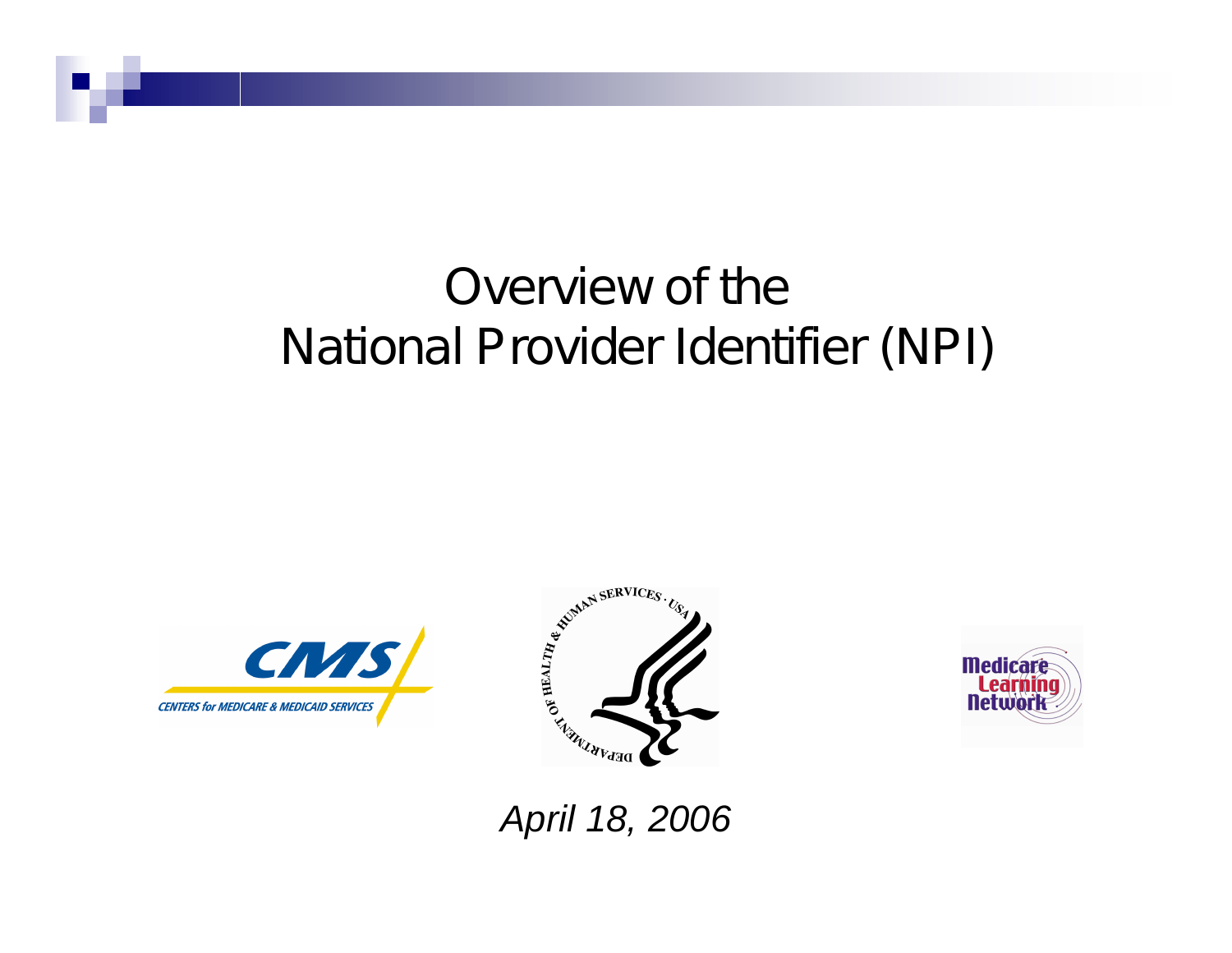The NPI is a HIPAA Administrative Simplification **Standard** 

- **T**ransactions
- Code sets
- **Security**
- **Privacy**
- **I**dentifiers
	- $\Box$ Employer identifier
	- $\Box$ Health care provider identifier
	- $\square$  (yet to come): Health plan identifier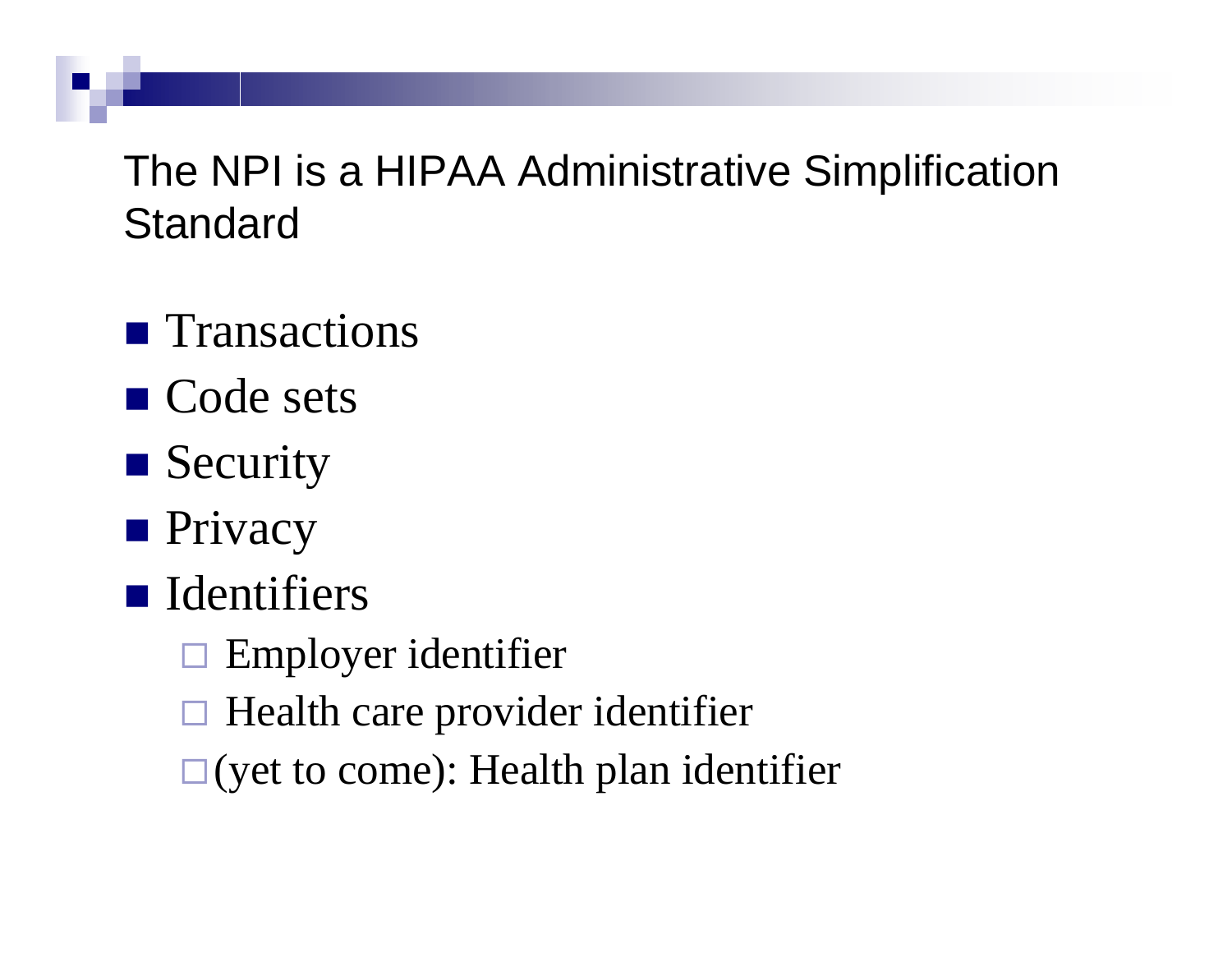Health care provider identifier standard: NPI

# **Adopted by Final Rule published January 23, 2004**

- **Final Rule established the functions of the** NPS (NPPES)
- Final Rule placed requirements on health plans, health care clearinghouses, and covered health care providers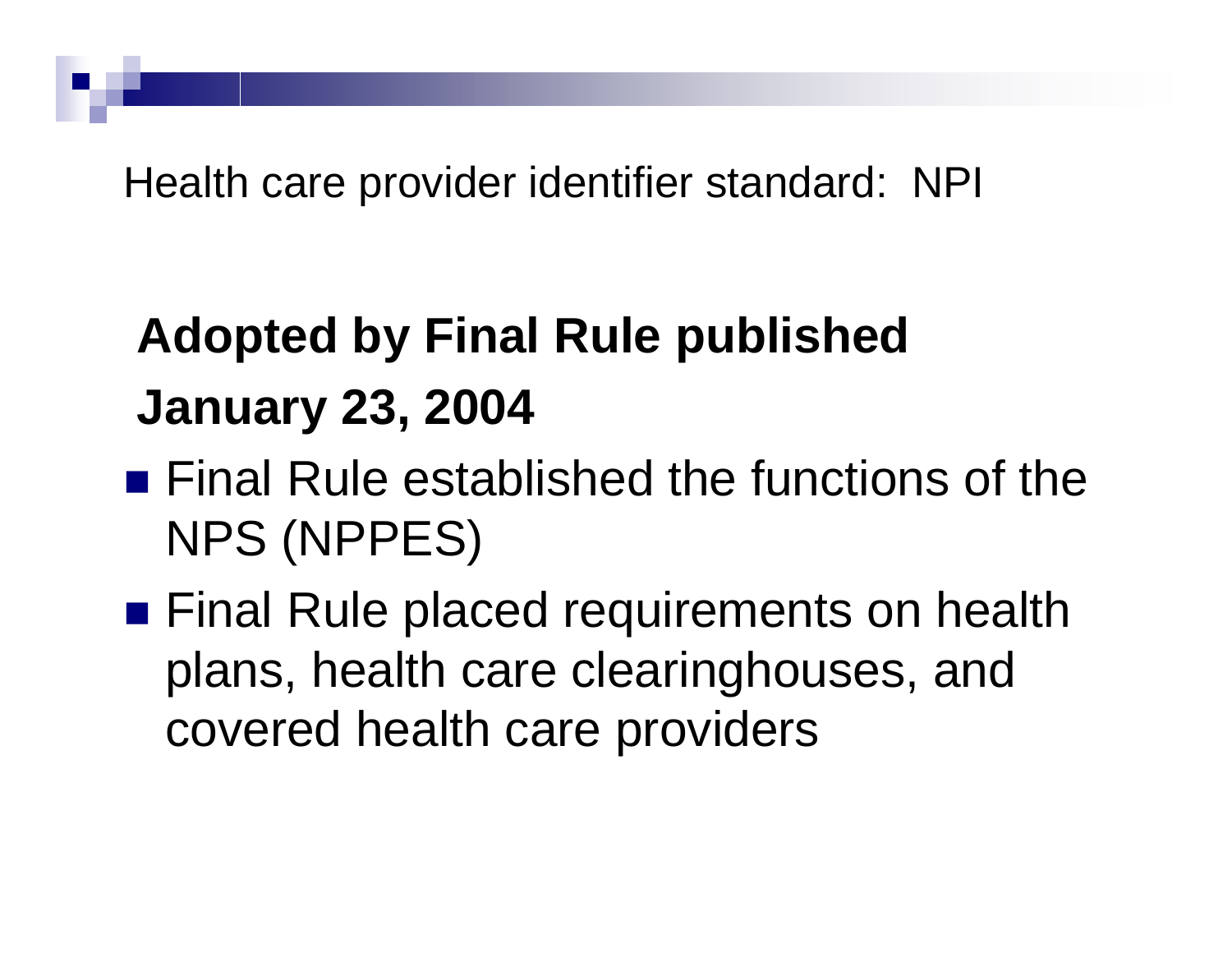Final Rule requires the use of the NPI in standard transactions

- To identify health care providers and subparts as 'health care providers' in standard transactions
- **Replaces the use of proprietary and** legacy provider identifiers in standard transactions for health care providers and subparts who have been assigned NPIs
- **Legacy identifiers may not be used after** 5/23/07 to identify health care providers or subparts who have NPIs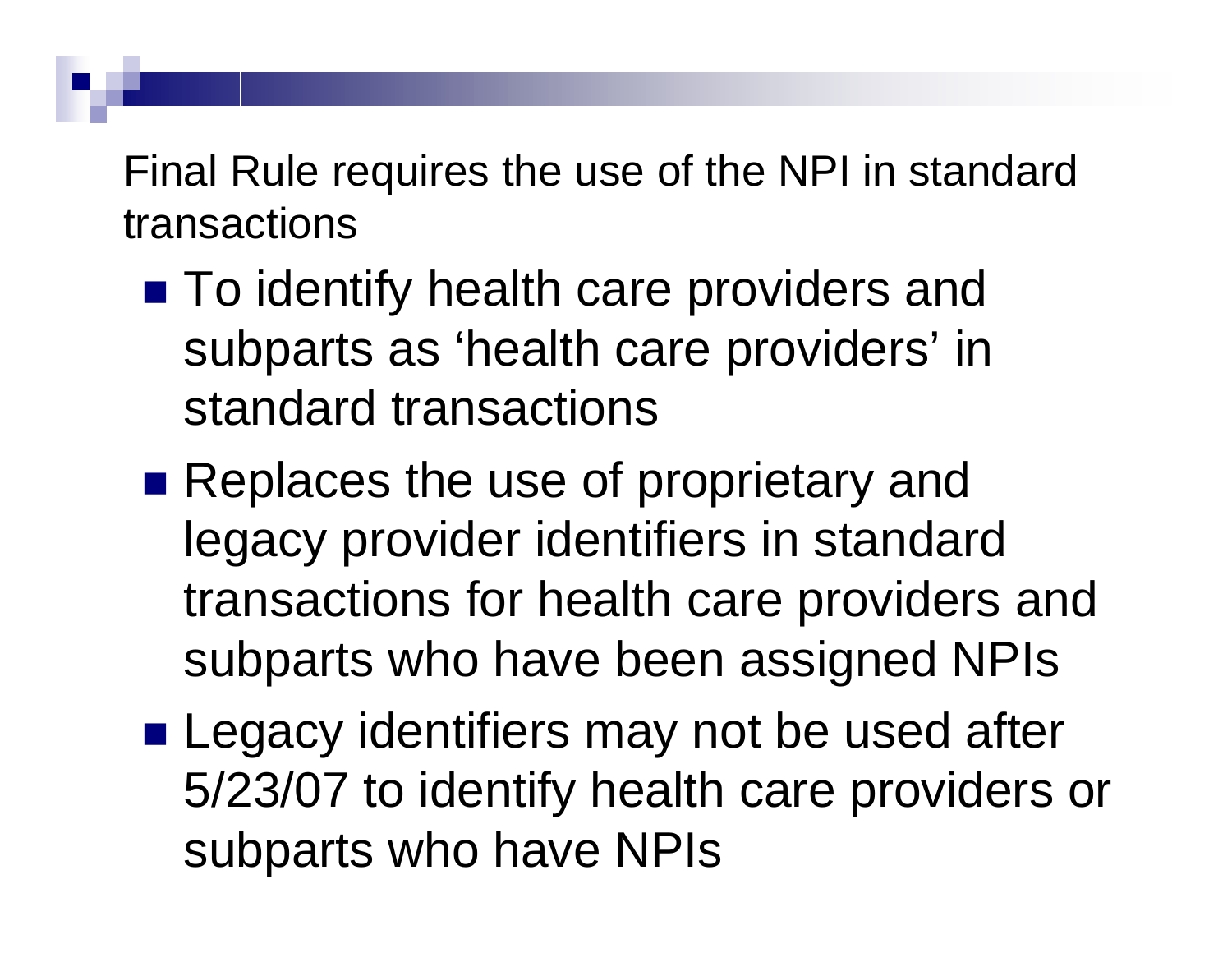Who must comply with the HIPAA standards?

# **HIPAA "Covered entities"**

- Health plans (e.g., Medicare, Medicaid, Tricare/CHAMPUS, DVA, BC/BS Plans, HMOs, and all other entities that meet "health plan" definition in 45 CFR 160.103)
- **Health care clearinghouses**
- **External Health care providers who conduct** standard transactions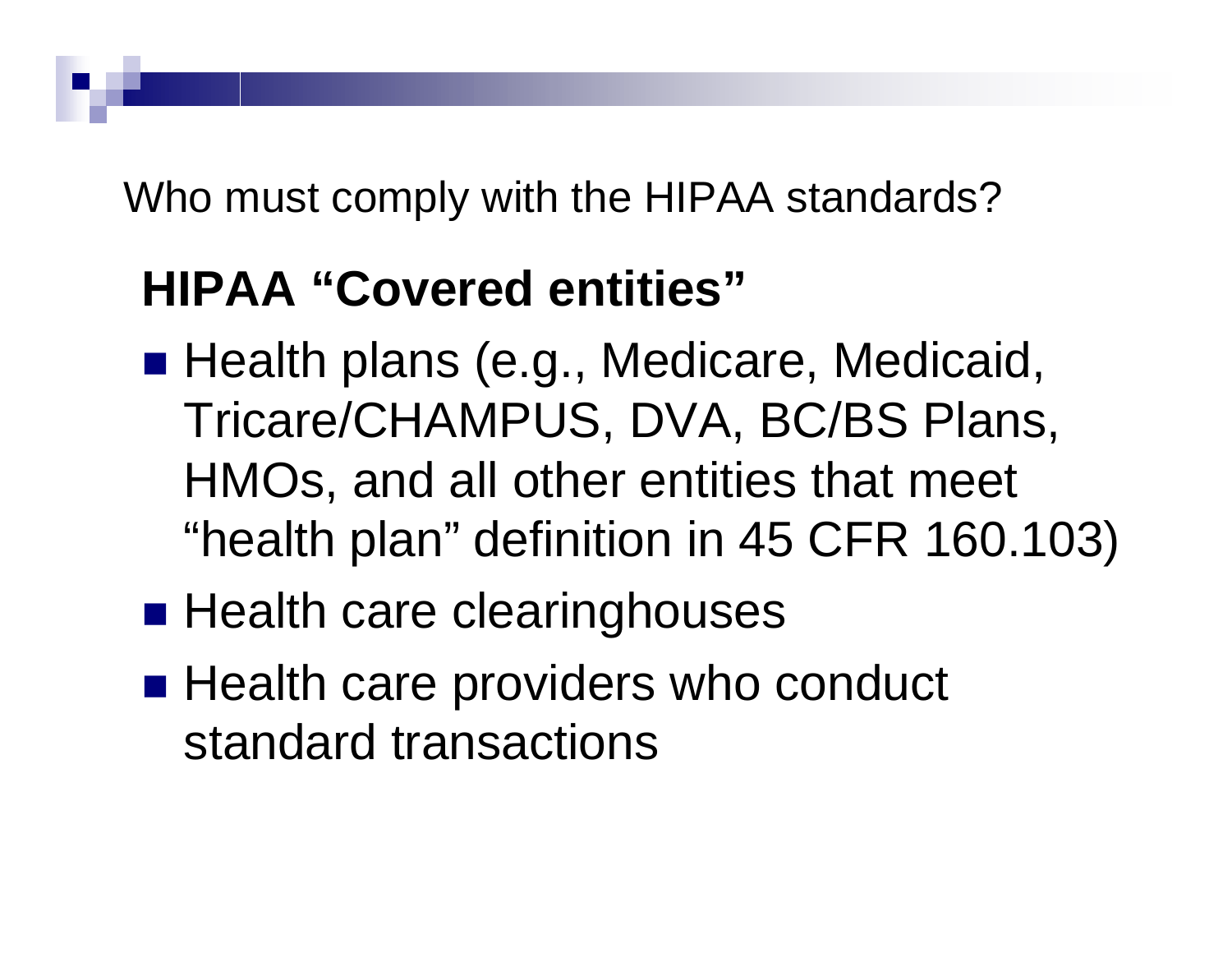Who <u>must</u> get an NPI?

- All health care providers who conduct any of the HIPAA standard transactions  $\Box$ Individuals  $\Box$  Organizations
- Subparts of health care providers if the subparts conduct any HIPAA standard transactions for themselves

*NOTE: The size of the health care provider does NOT matter.*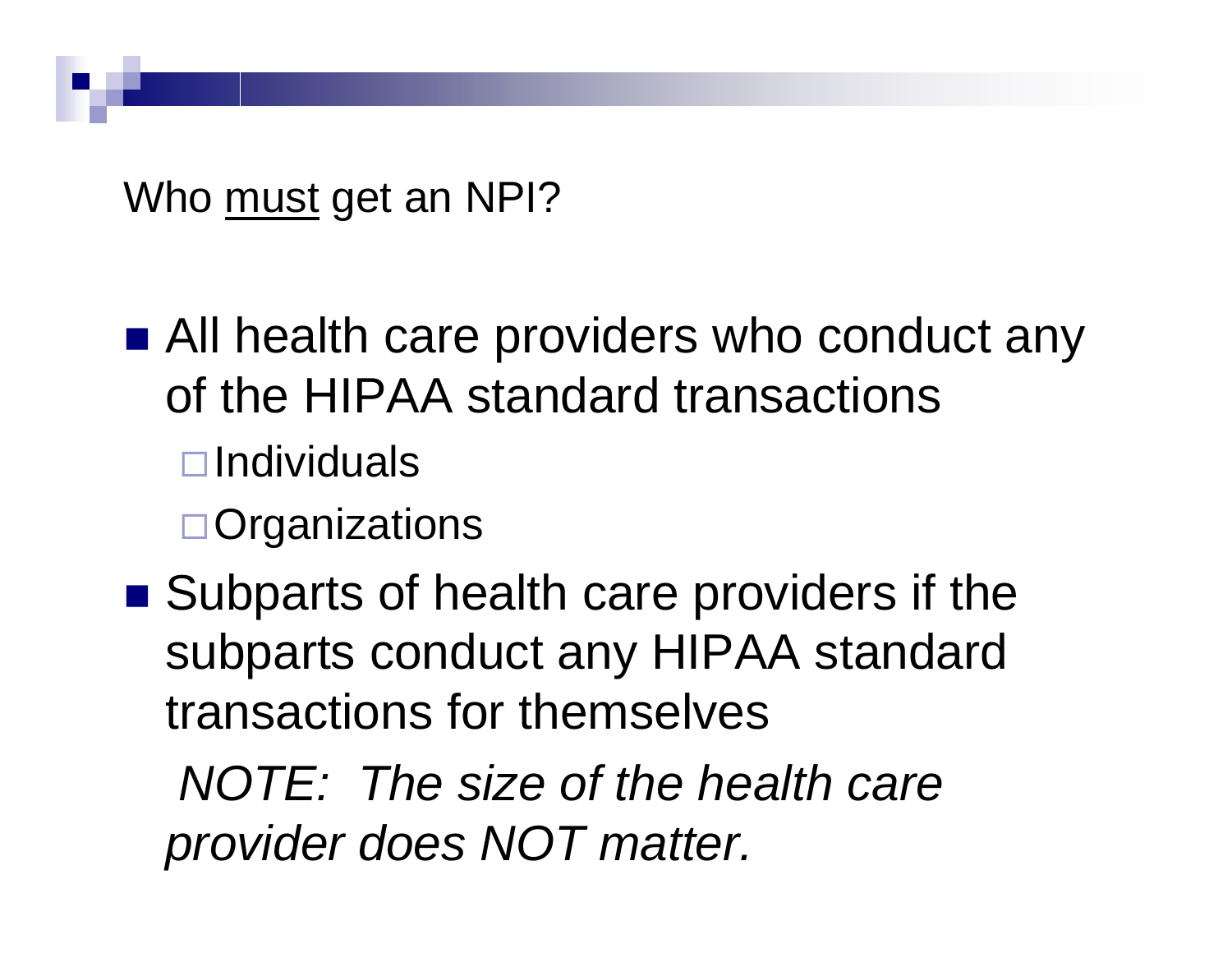## May other health care providers obtain NPIs? YES!

- Any entity who is a "health care provider" (as defined at 45 CFR 160.103) is eligible for an NPI
- **Providers need not be "covered entities" to** apply for NPIs

## BUT

■ Entities that never render "health care" (as defined at 45 CFR 160.103) are not eligible for NPIs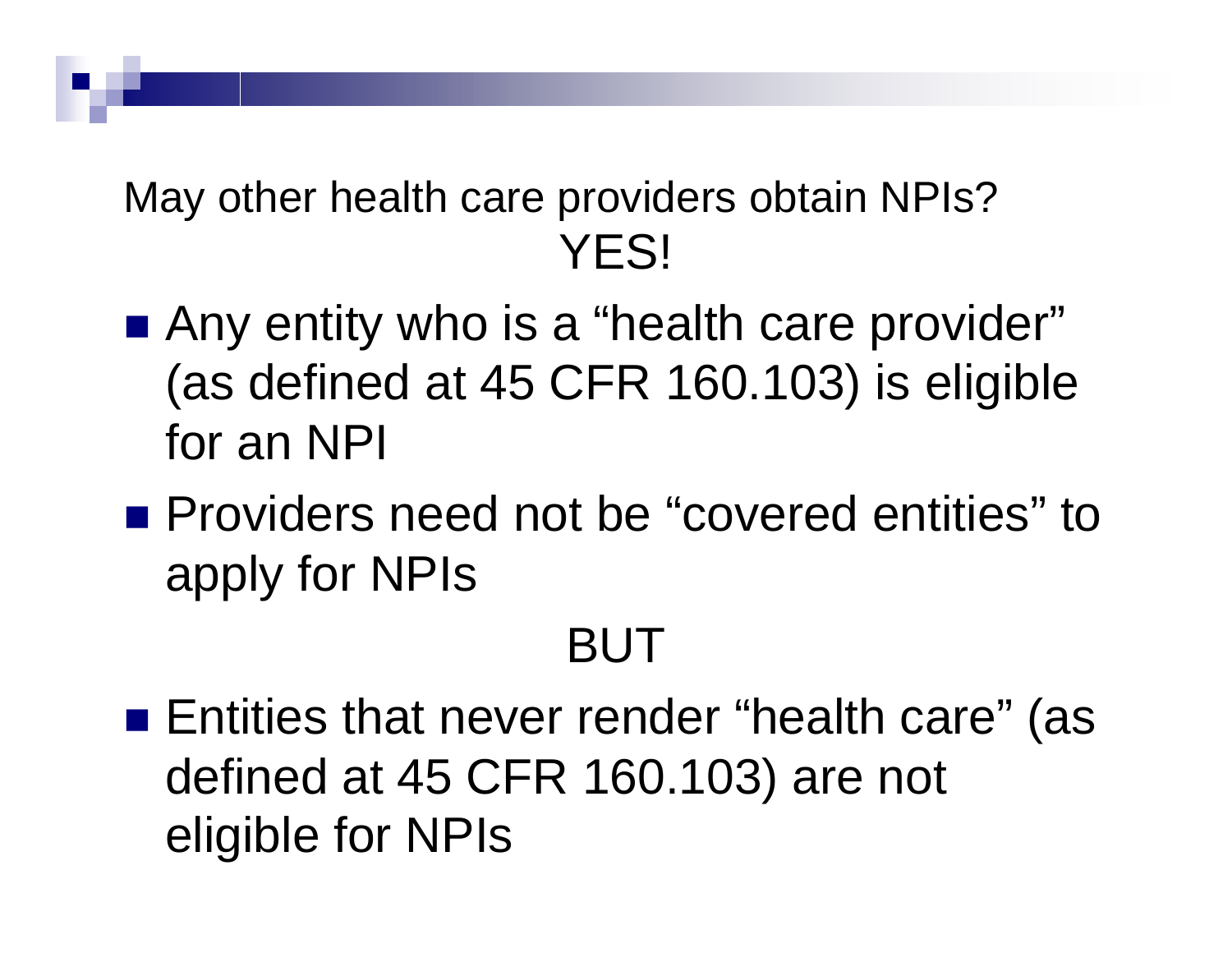Keep in mind:

- An NPI is expected to last indefinitely  $\Box$  Does not expire **□Does not contain "intelligence"**
- An individual (e.g., physician, dentist, pharmacist) is assigned only one NPI regardless of the number of places where he/she may practice
- An organization can decide if it has "subparts" that need their own NPIs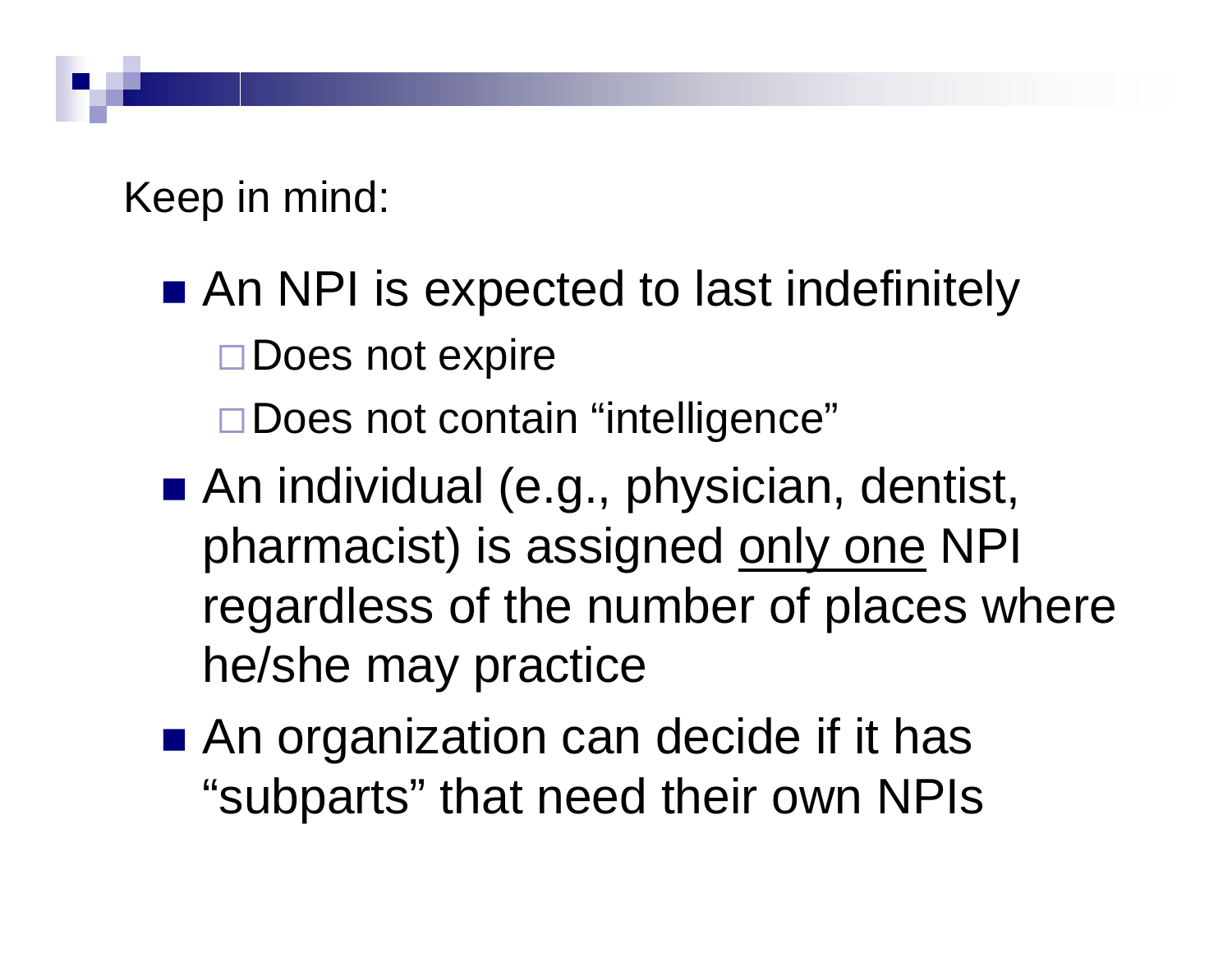What is a subpart?

It is a component of an organization provider that furnishes health care and is not itself a legal entity

- □ Might conduct its own standard transactions
- $\square$  Might be at same or different address than organization provider " "parent "
- $\square$  Might be certified separately from the organization provider " "parent "" by the State
- $\square$  Might furnish services of a type different from that of the organization provider ""parent "

A subpart cannot be a person and a person <u>cannot</u> have subparts!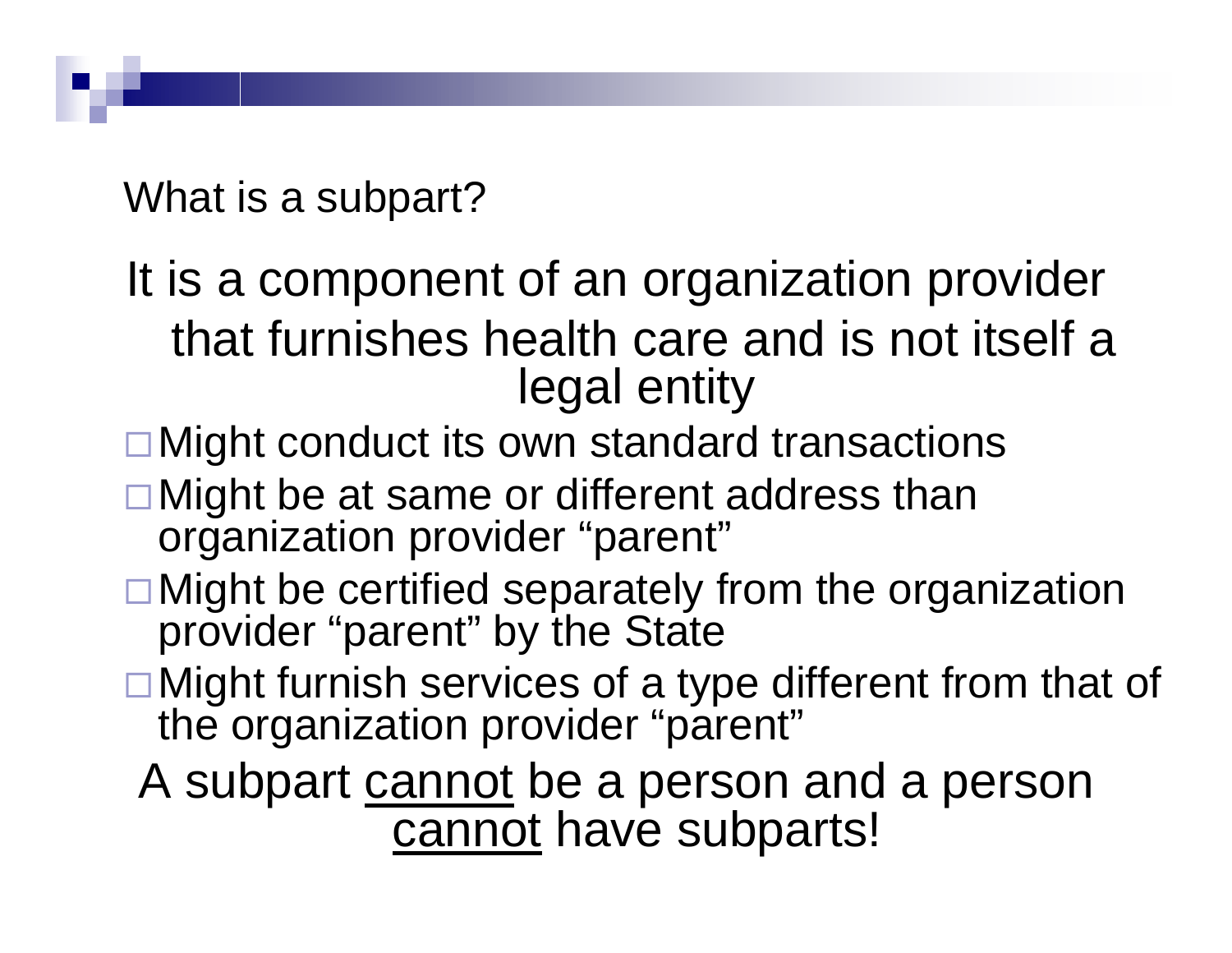### Why do subparts need NPIs?

They need them so they can be uniquely identified in standard transactions

- **If subparts conduct their own standard** transactions, they must obtain NPIs
- Not all organization providers have subparts
- The organization providers are required to determine if they have subparts and if the subparts need NPIs
- **The organization providers are required to** ensure the subparts that need NPIs obtain them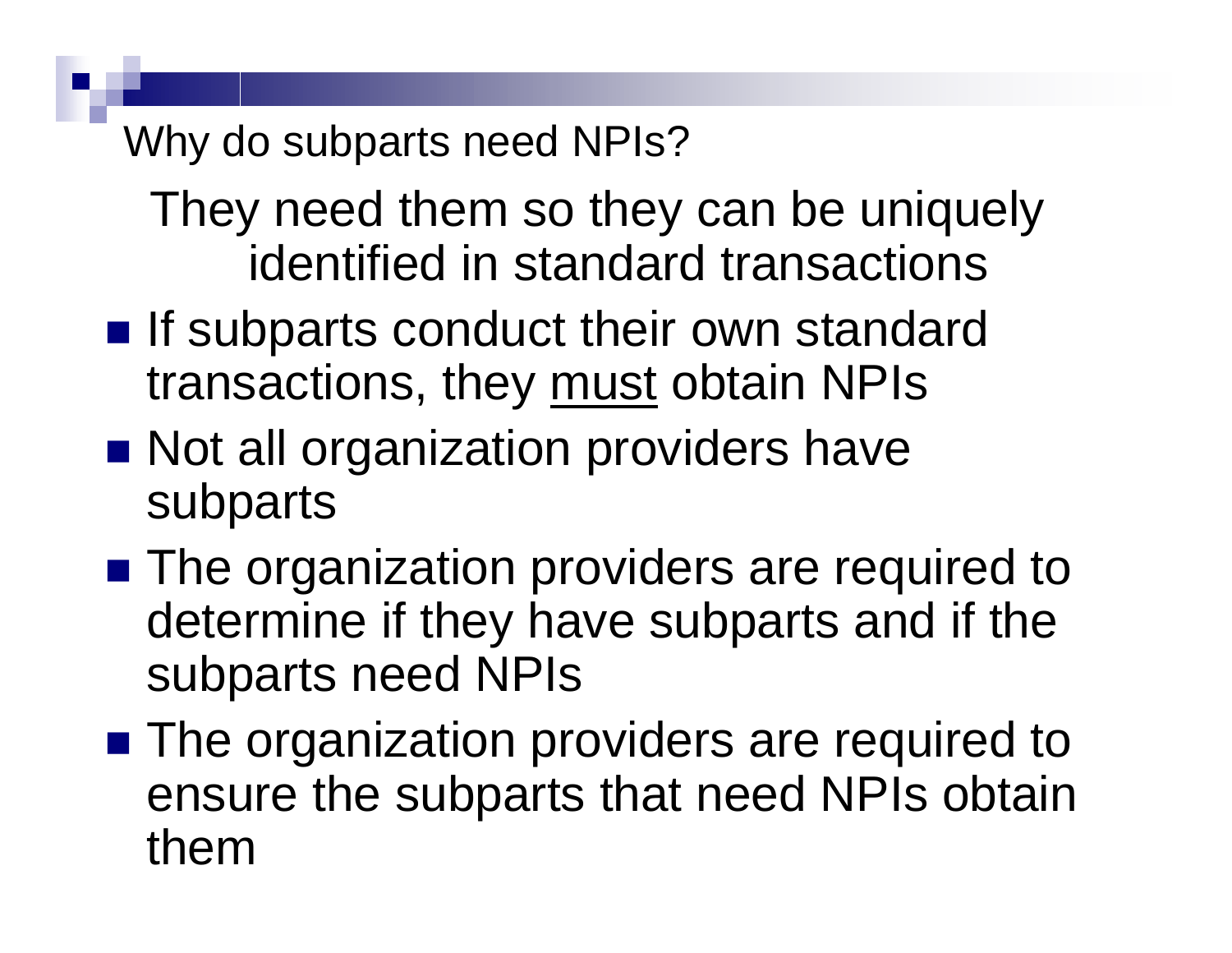Guidance about subparts

*www.cms.hhs.gov/NationalProvIdentStand/*

- NPI Final Rule
- **Redicare Subparts Paper**
- Fact Sheet on Medicare Subparts
- Medlearn Matters Article about Medicare **Subparts**

*www.wedi.org/npioi/*

■ White Paper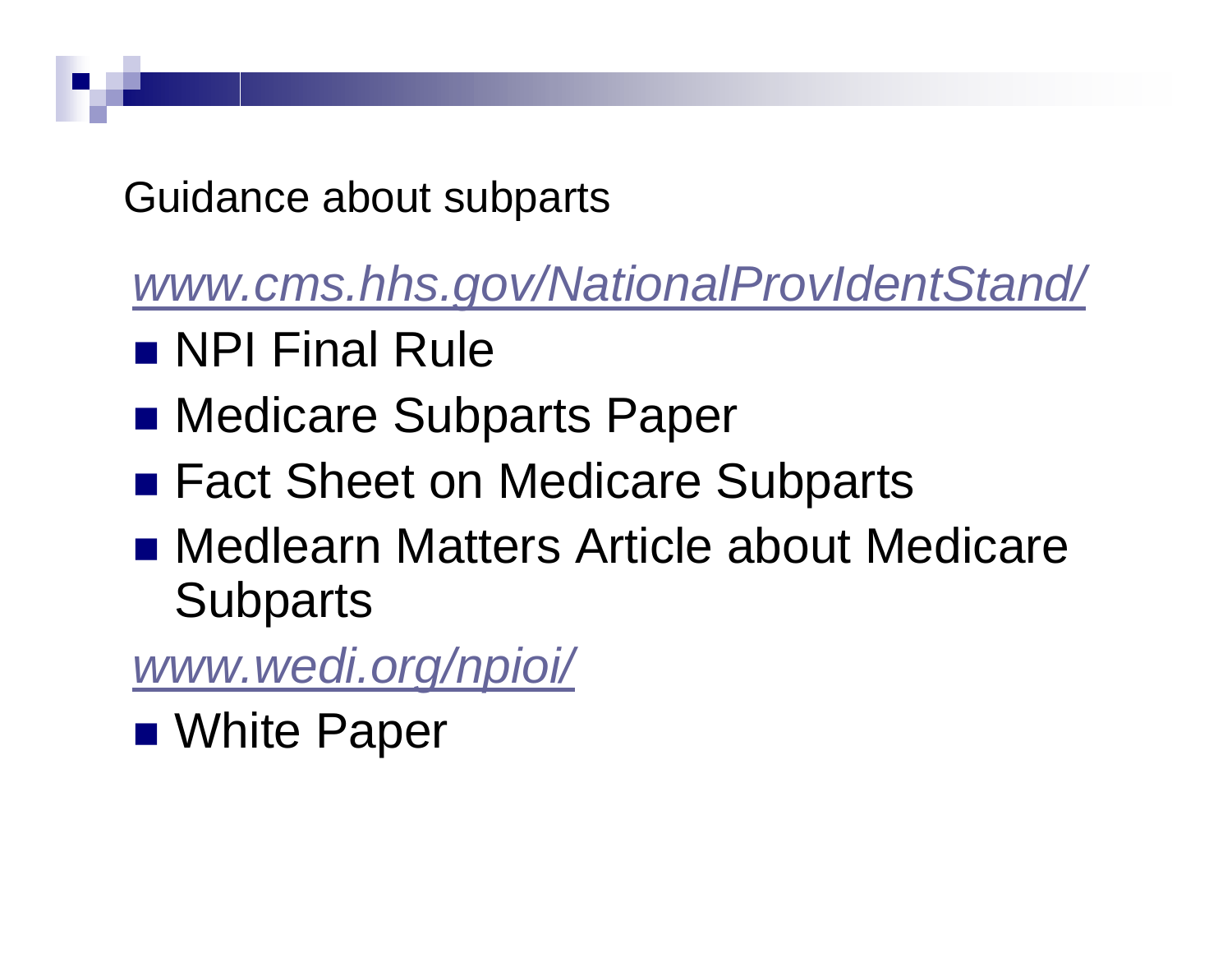When can health care providers apply for their NPIs?

# **RIGHT NOW!**

- **Providers began applying on 5/23/05**
- Do not delay applying for your NPI
- "Covered providers" must obtain and use NPIs by 5/23/07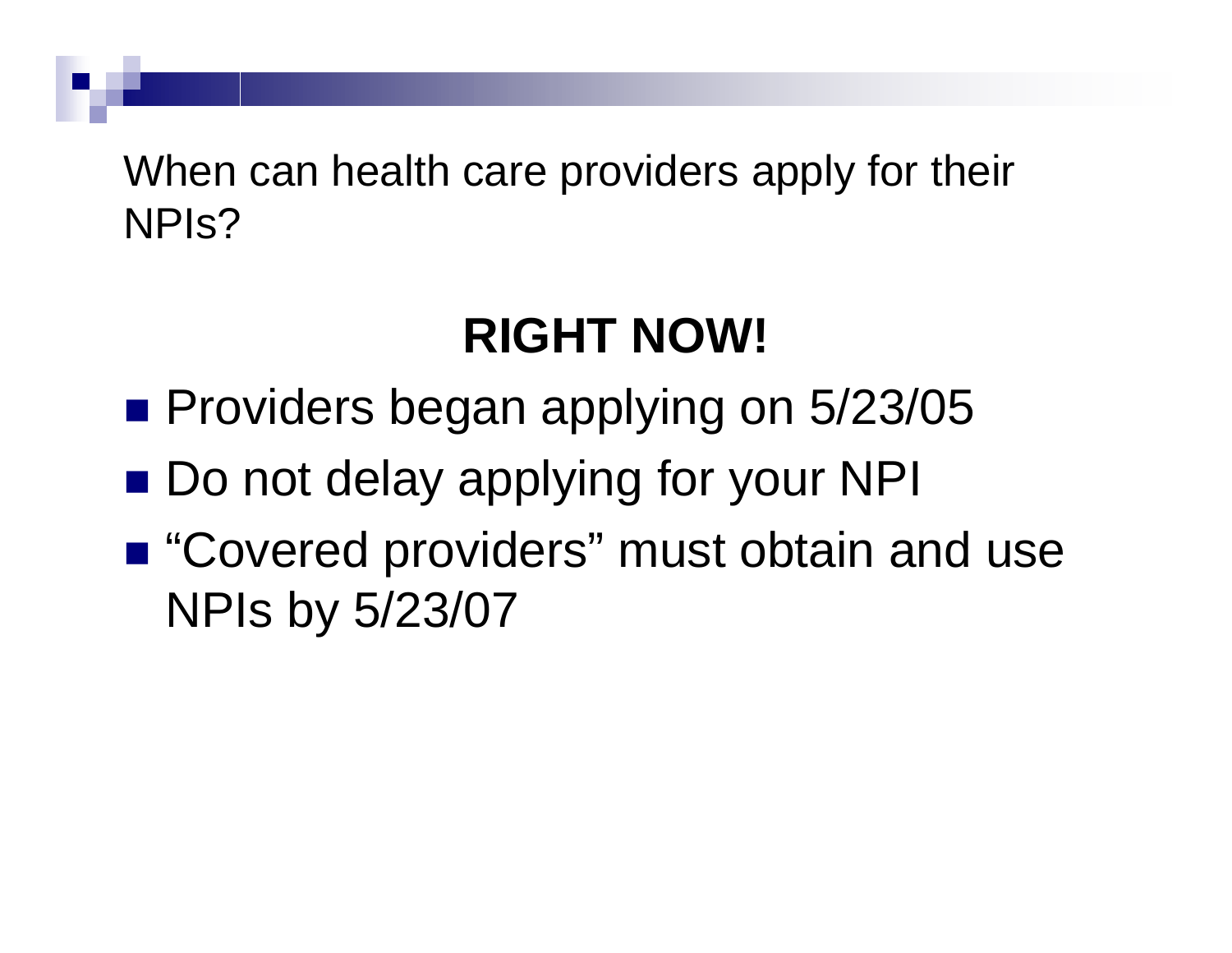Three ways to apply: Choose only one!

- 1. Apply over the web *https://nppes.cms.hhs.gov*
- 2. Fill out a paper application and mail it to the NPI Enumerator

1-800-465-3203

3. An organization might ask if you want it to apply for an NPI on your behalf (EFI) (late spring 2006)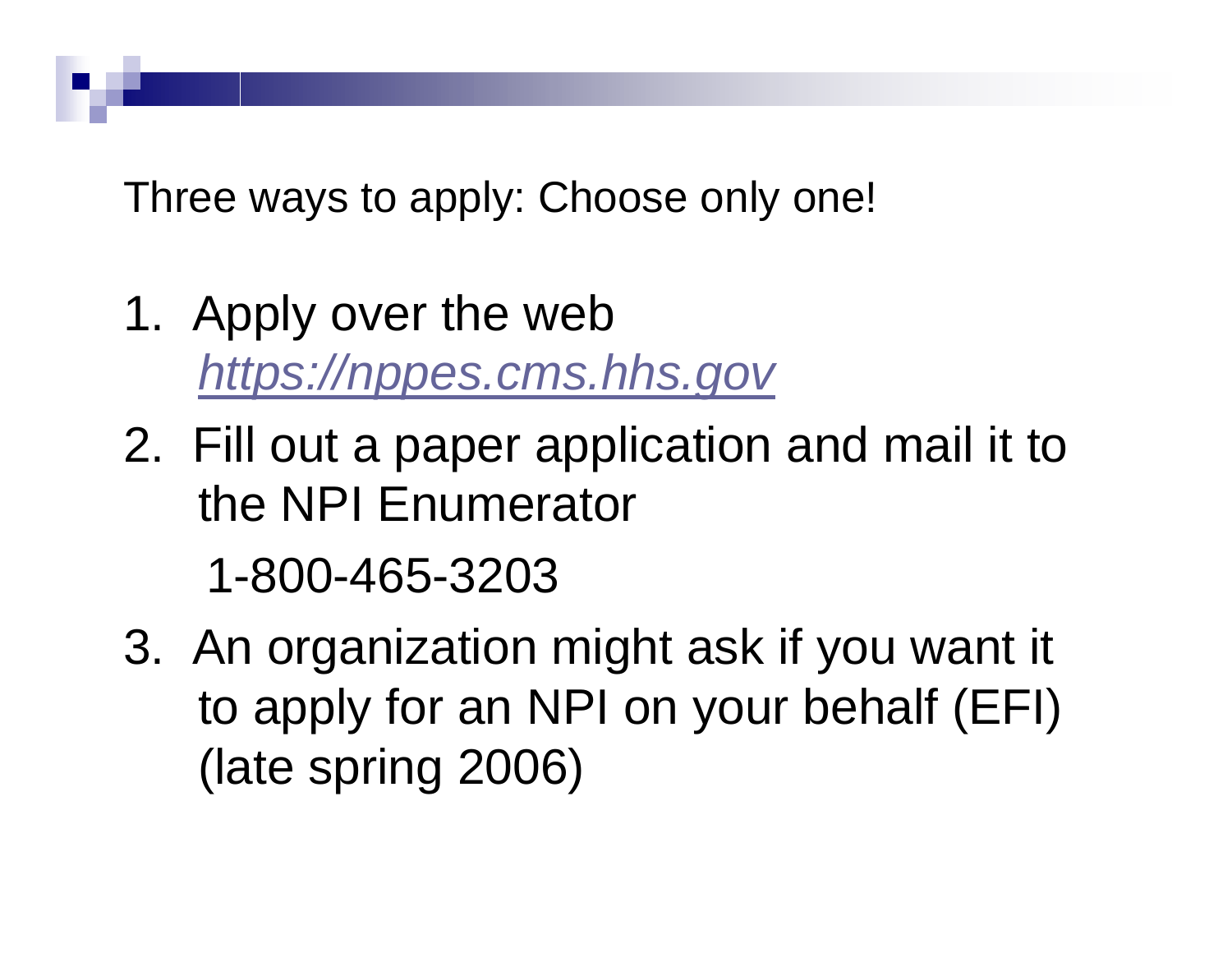Who assigns NPIs and how is it done?

- All applications (web, paper, EFI) go to National Plan and Provider Enumeration System (NPPES) for processing
- Data on applications are used to ensure uniqueness of provider or subpart who is applying
	- □ SSN validation, address standardization

 $\Box$  Duplicate check

- **NPI Enumerator resolves problem** applications
- Applications are rejected if provider or subpart already has an NPI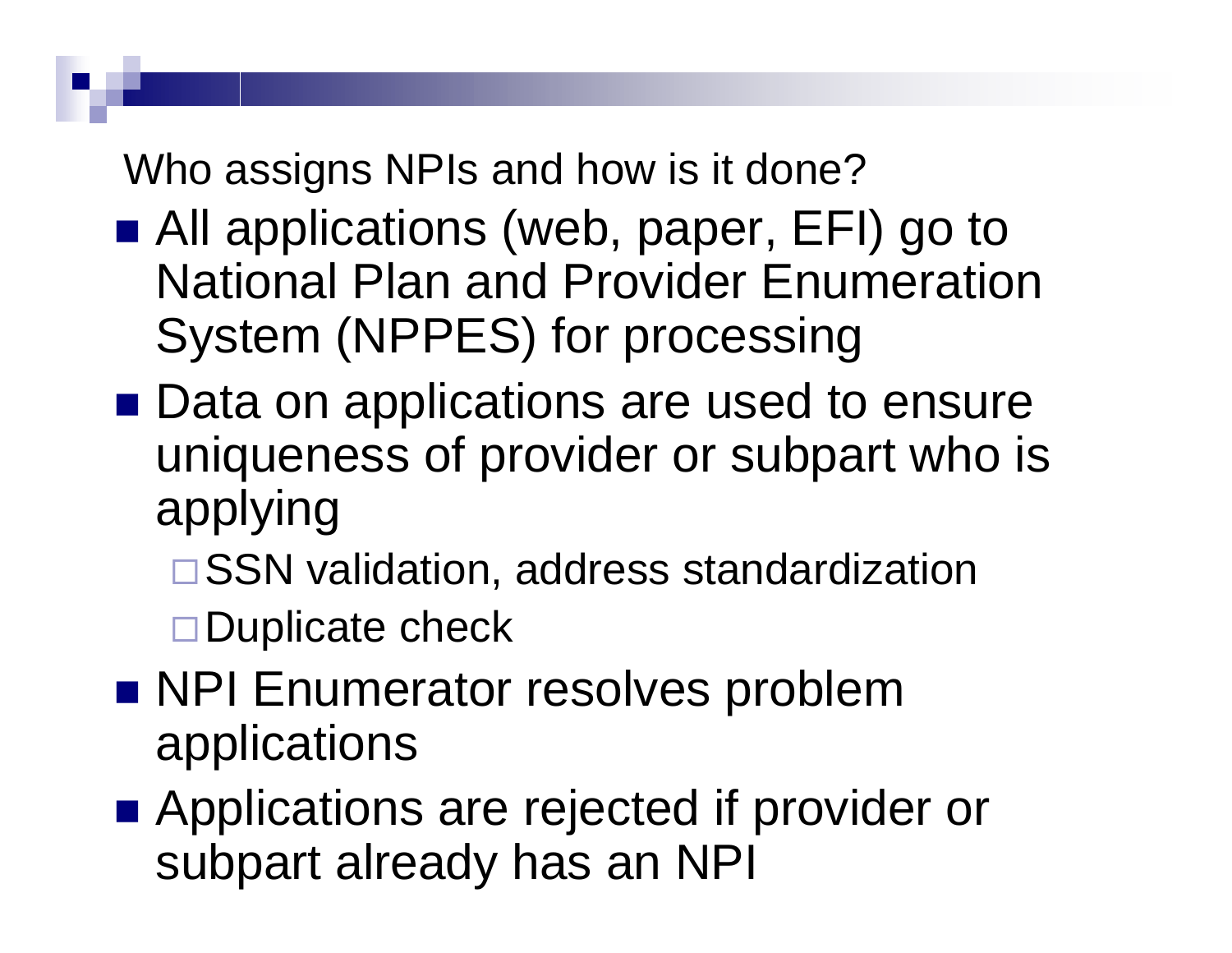The National Plan and Provider Enumeration System (NPPES)

- Developed under CMS contract
- **Uniquely identifies health care providers** and subparts and assigns them NPIs
- Sets up and maintains a record for every enumerated health care provider and subpart
- Creates reports and output files
- Will be able to enumerate health plans when <sup>a</sup> health plan identifier standard is adopted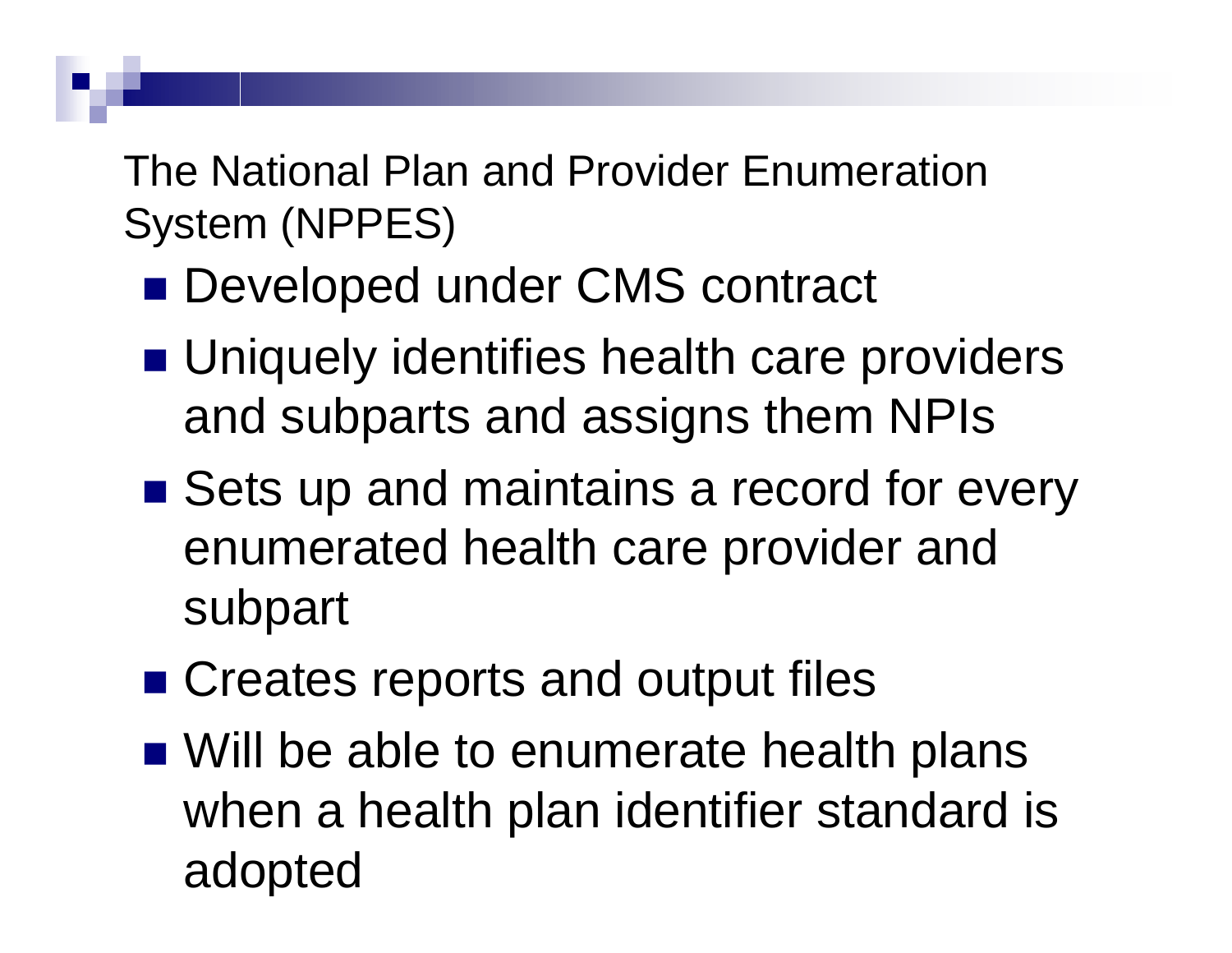### NPI Enumerator

- **Handles paper NPI Application/Update** Forms (applications, updates, deactivations)
- **Resolves problems and answers** questions for paper, web-based and EFI NPI applications and updates
- CMS awarded contract to Fox Systems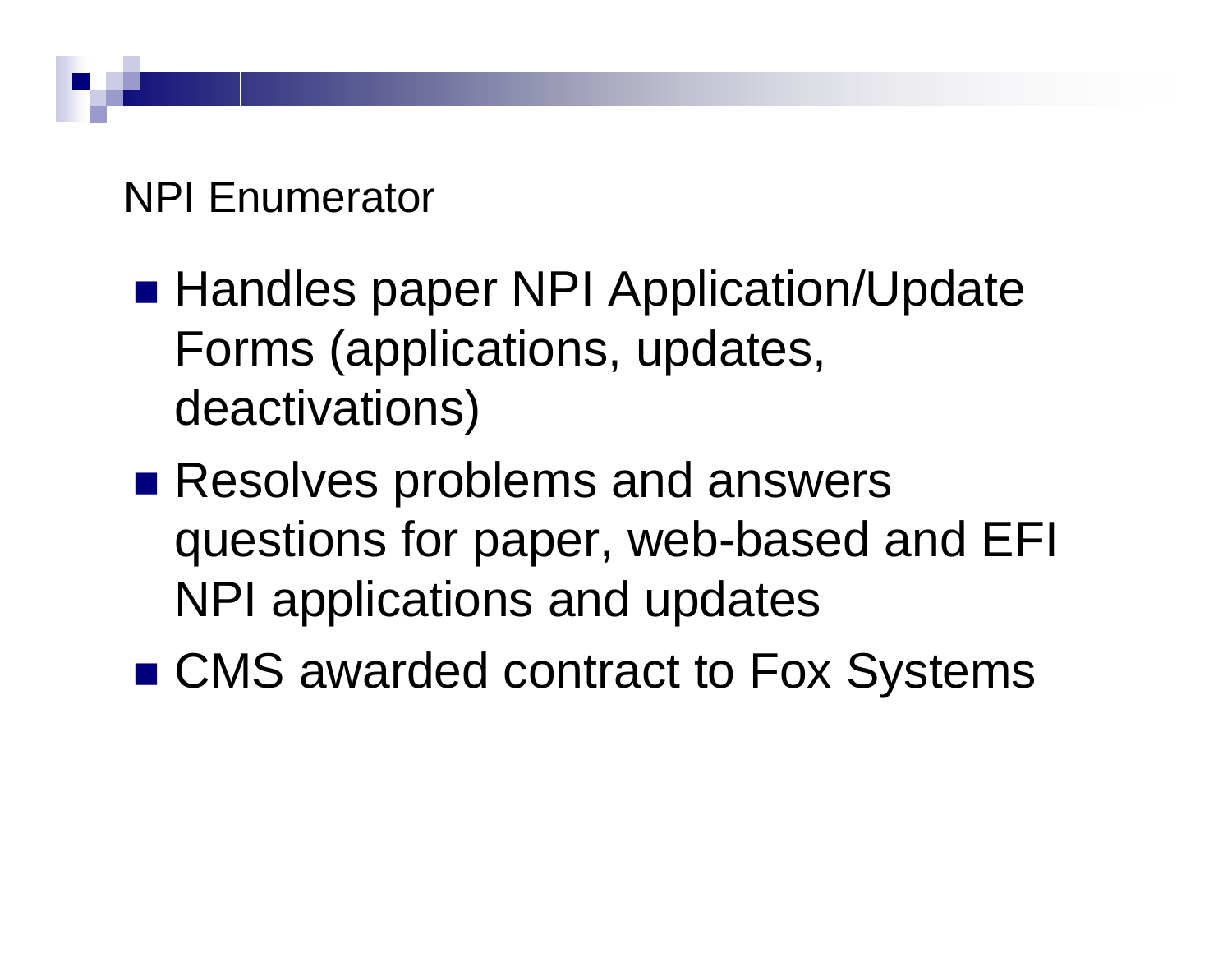NPI notifications

- NPPES notifies Contact Person of NPI assignment
- Contact person shares NPI notification with provider
- Keep NPI notification in a safe place
- Share copies of your NPI notification with those who <u>need</u> it (health plans, billing service, vendor, clearinghouse)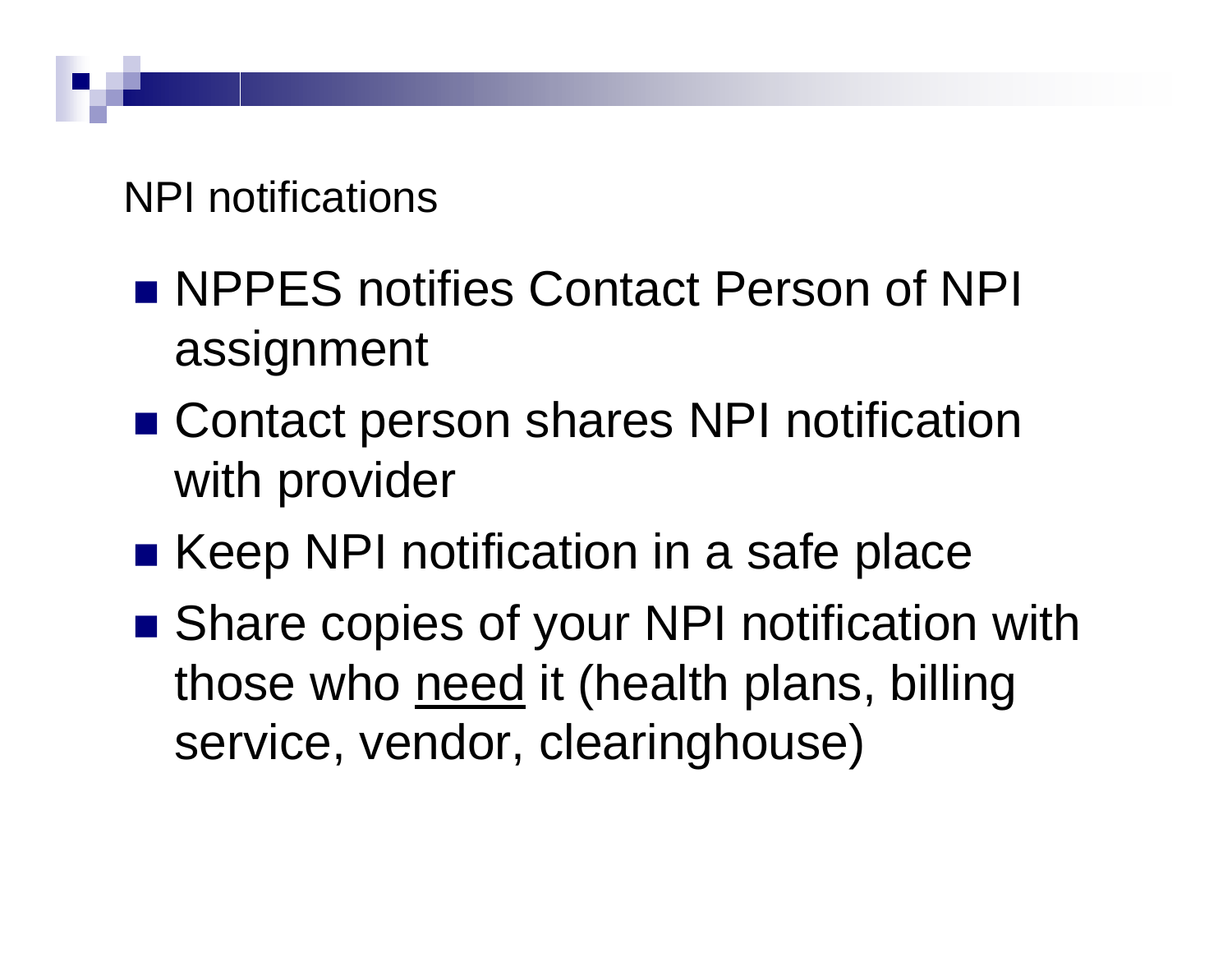How do providers change their NPPES data?

## Three ways to change data: Choose only one!

- 1. Over the web *https://nppes.cms.hhs.gov*
- 2. Fill out a paper NP Application/Update Form and mail it to the NPI Enumerator 1-800-465-3203
- 3. An organization might ask if you want it to maintain your NPPES data for you (EFI) (late spring 2006)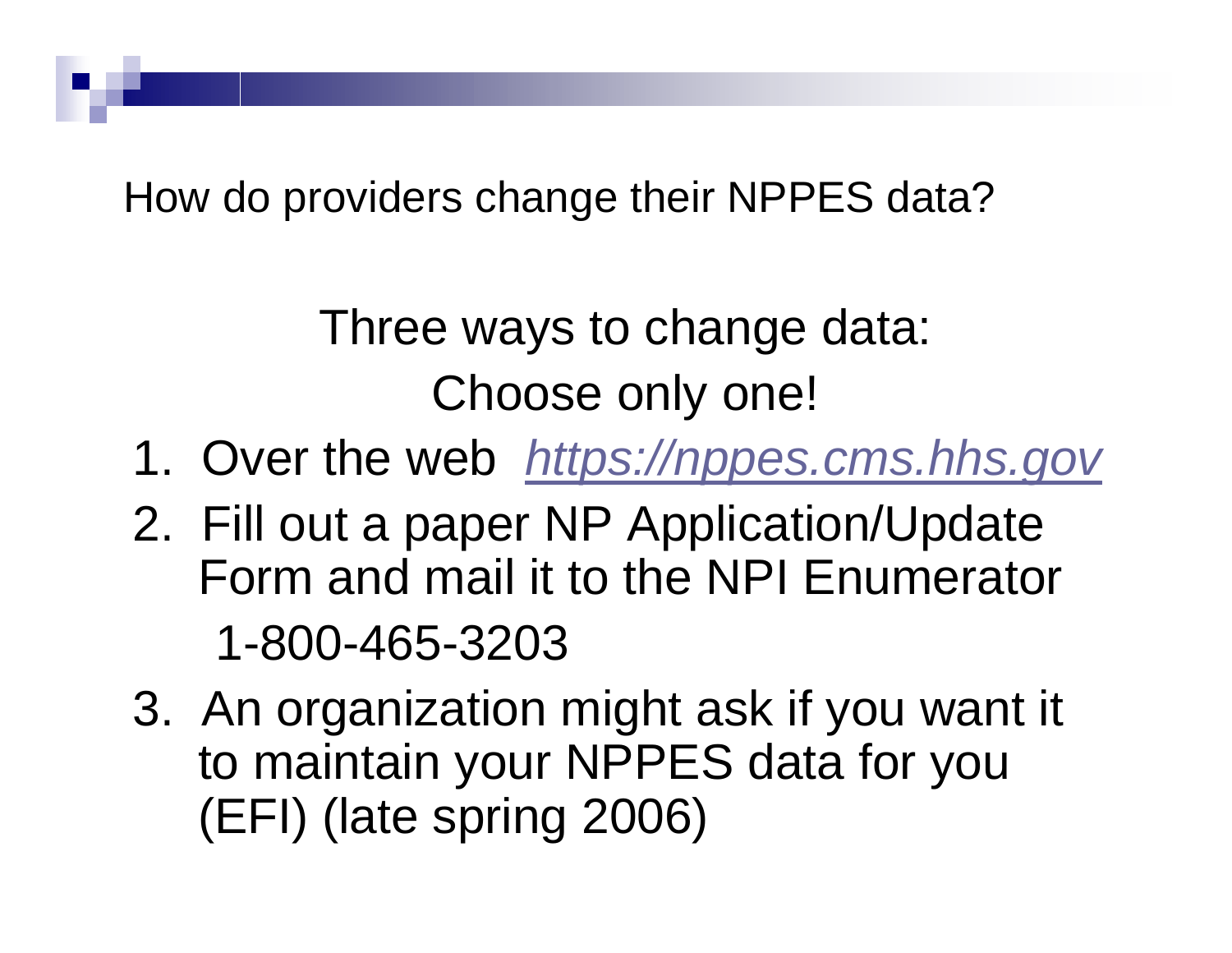Deactivating NPIs

- **Provider retires, goes out of business**
- Must use paper NPI Application/Update Form to deactivate an NPI
	- $\Box$  May not be done via the web
	- **□May not be done by an EFI Organization**
- NPI deactivation is not the same as disenrollment by <sup>a</sup> health plan, sanction, or revocation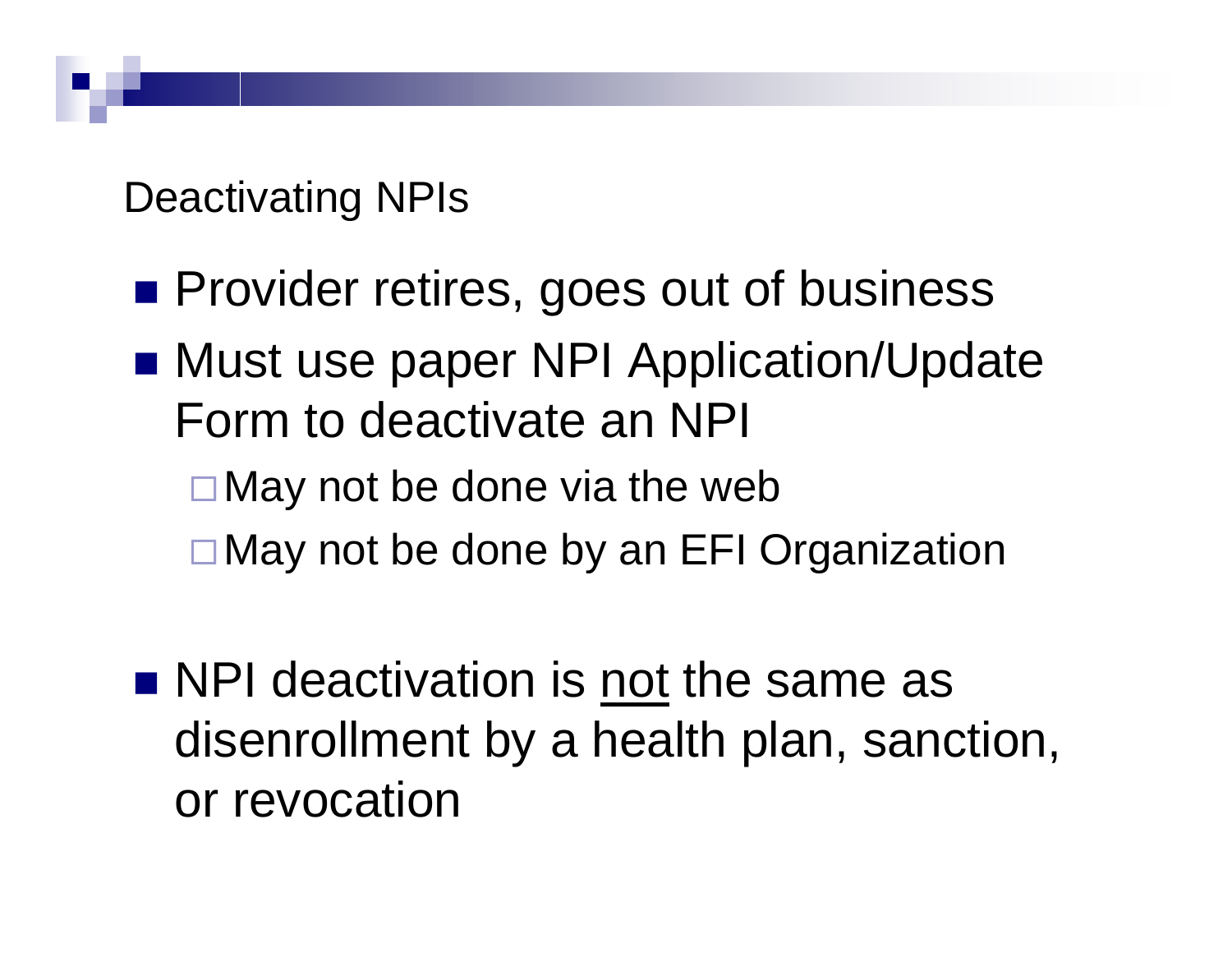Release of data from the NPPES

- Broad discussion in NPI Final Rule
- Release must be compatible with SoR Notice, authorities, statutes
- Data Dissemination Notice to be published in Federal Register

Covered entities need NPPES data in order to build crosswalks and link legacy numbers to NPIs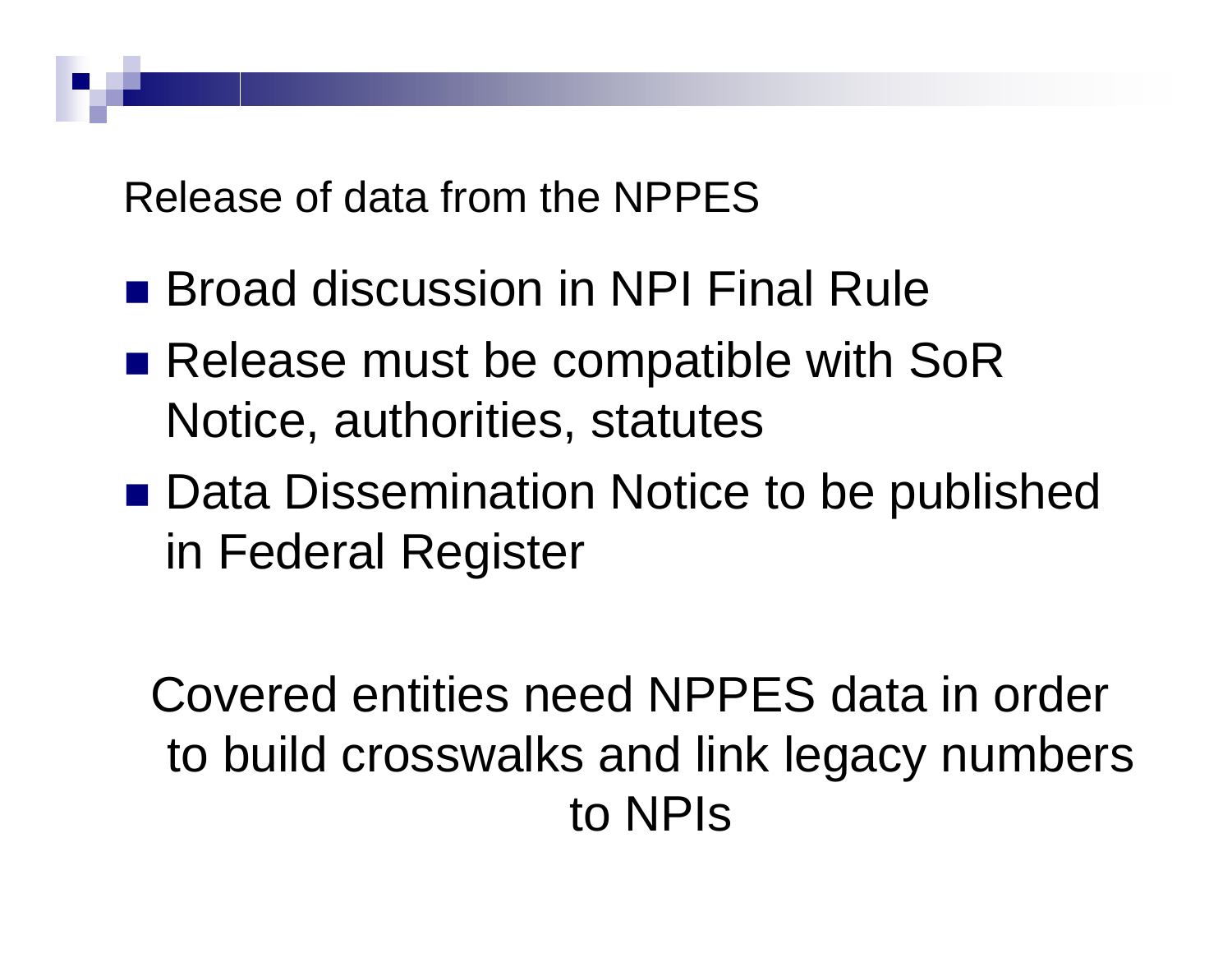The NPPES will not…

- **ELink subparts to covered organization** health care providers or vice versa
- Capture memberships in groups
- Capture multiple practice location addresses
- Know whether or not a health care provider is <sup>a</sup> covered entity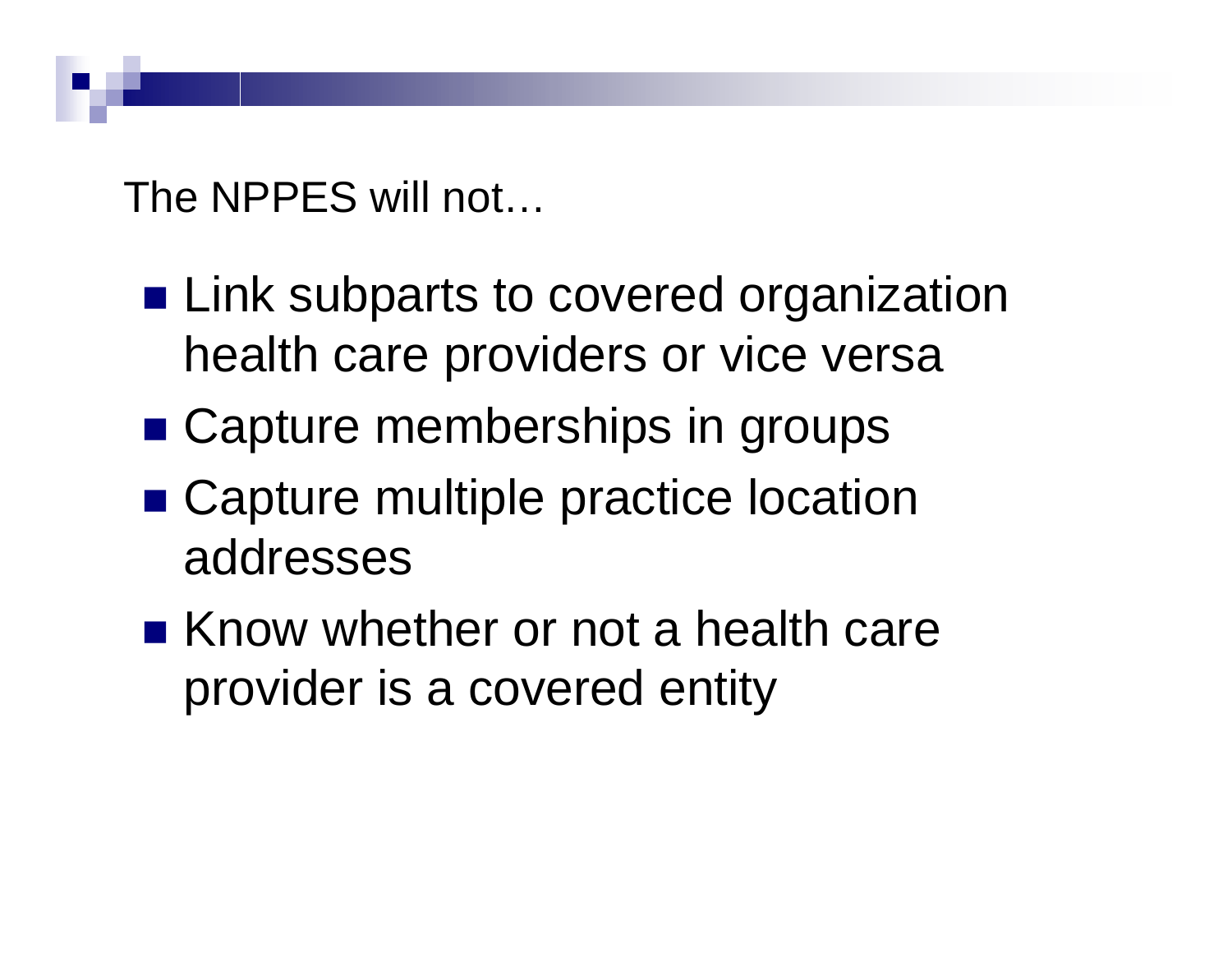Having an NPI will not…

- **Eliminate or replace the provider** enrollment processes conducted by health plans
- **E** Guarantee reimbursement by any health plan
- Convey covered entity status
- **Example 23 Assure licensure or credentials**
- Require a health care provider or a subpart to conduct standard transactions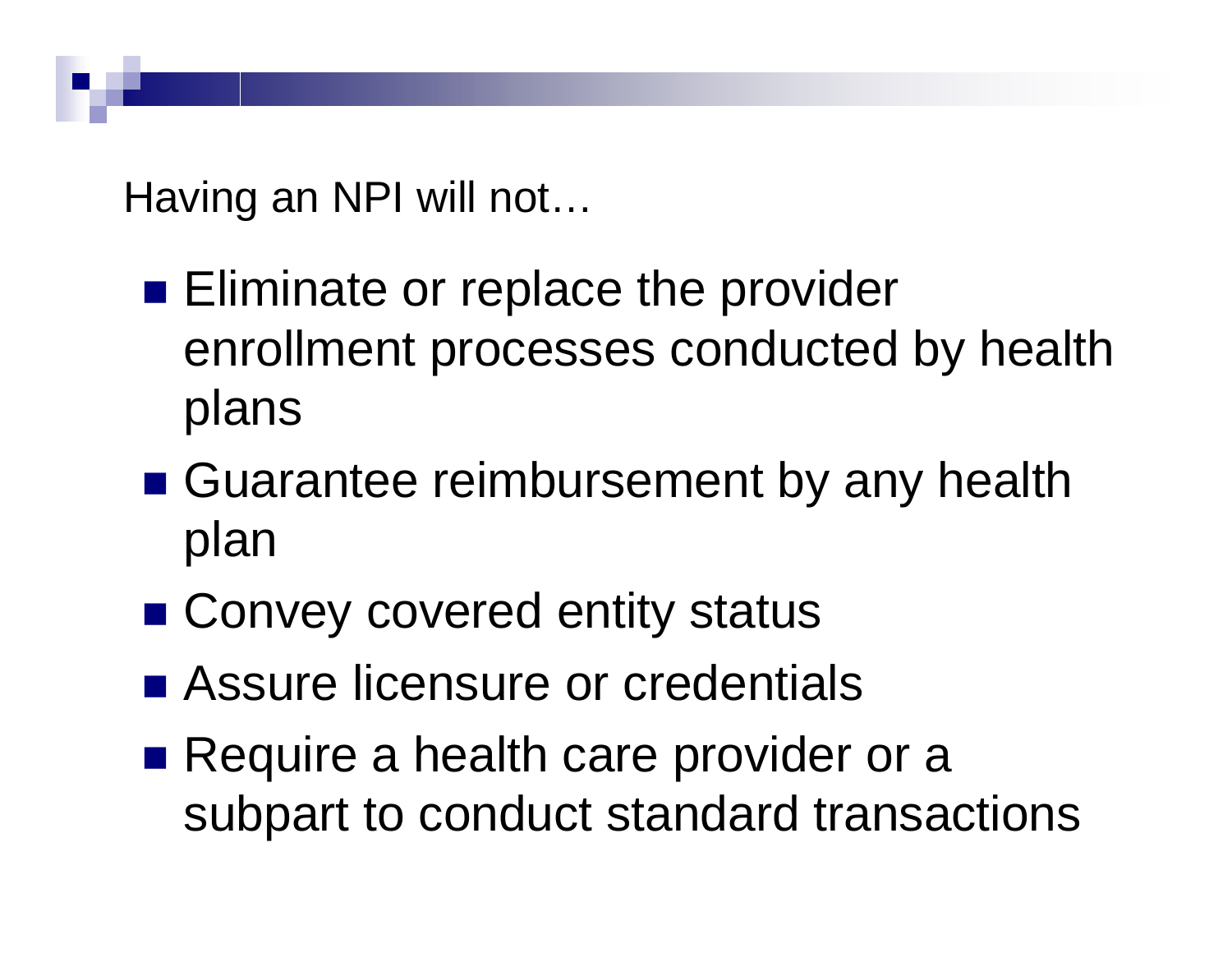Health plans...

- **Must permit the organization providers to** determine subparts for themselves
- Will need to know about subpart designations and NPI assignments; may ask health care providers and subparts to disclose their NPIs
- Must develop links or crosswalks between legacy numbers and NPIs in order to ""recognize "" NPIs in standard transactions
- **E** Are not prohibited from requiring their enrolled health care providers to obtain and use NPIs (if consistent with NPI Final R ule )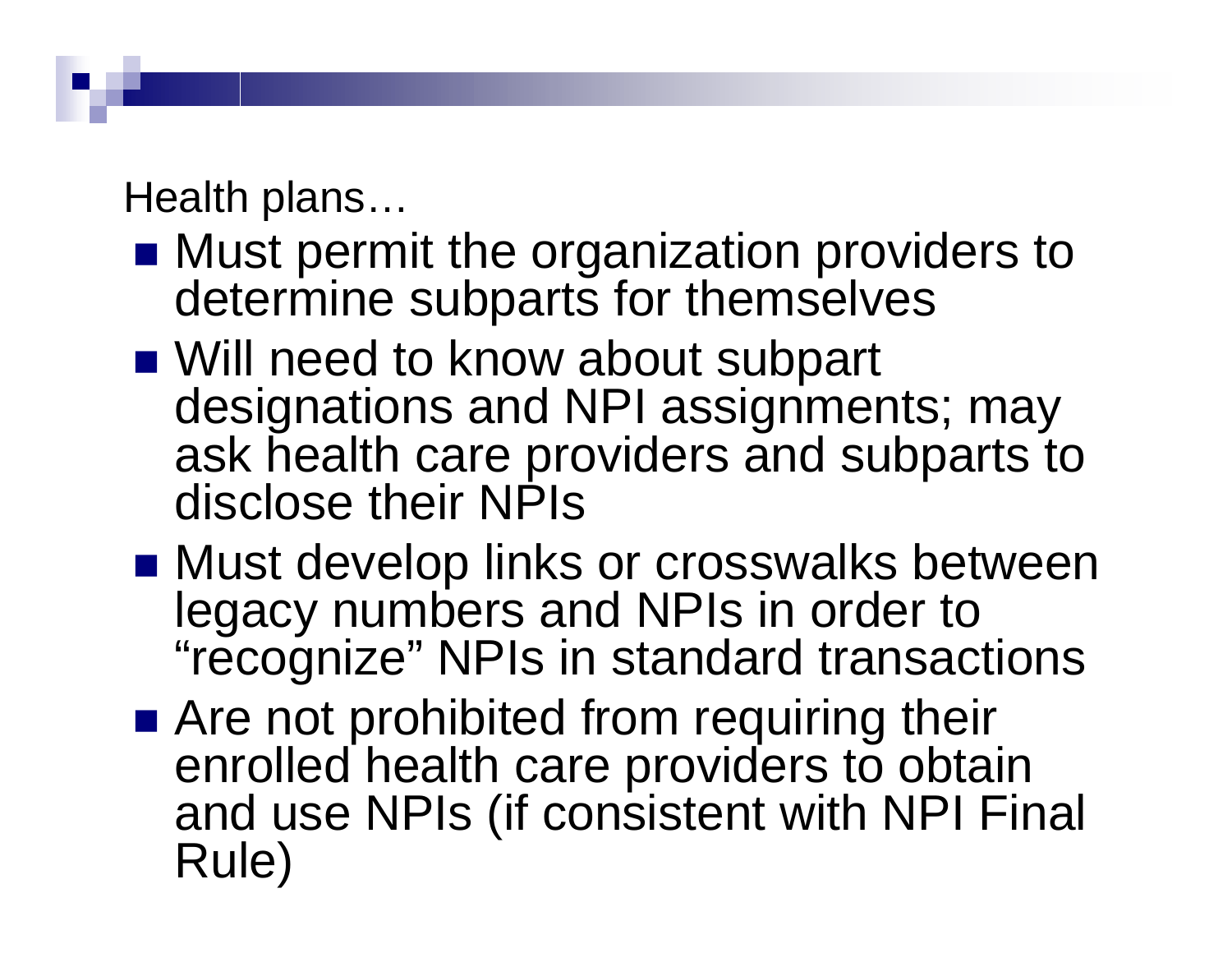Implementation activities

#### **CMS wears three hats for NPI:**

- 1. MANAGING ACTIVITIES DELEGATED TO CMS BY THE SECRETARY:
- **Regulation development and publication**
- **NPPES development and maintenance**
- **Provider enumeration, updates**
- Data dissemination
- Enforcement
- Guidance for the entire health care industry
- 2. NPI IMPLEMENTATION WITHIN MEDICARE
- 3. OVERSEEING NPI IMPLEMENTATION BY THE MEDICAID STATE AGENCIES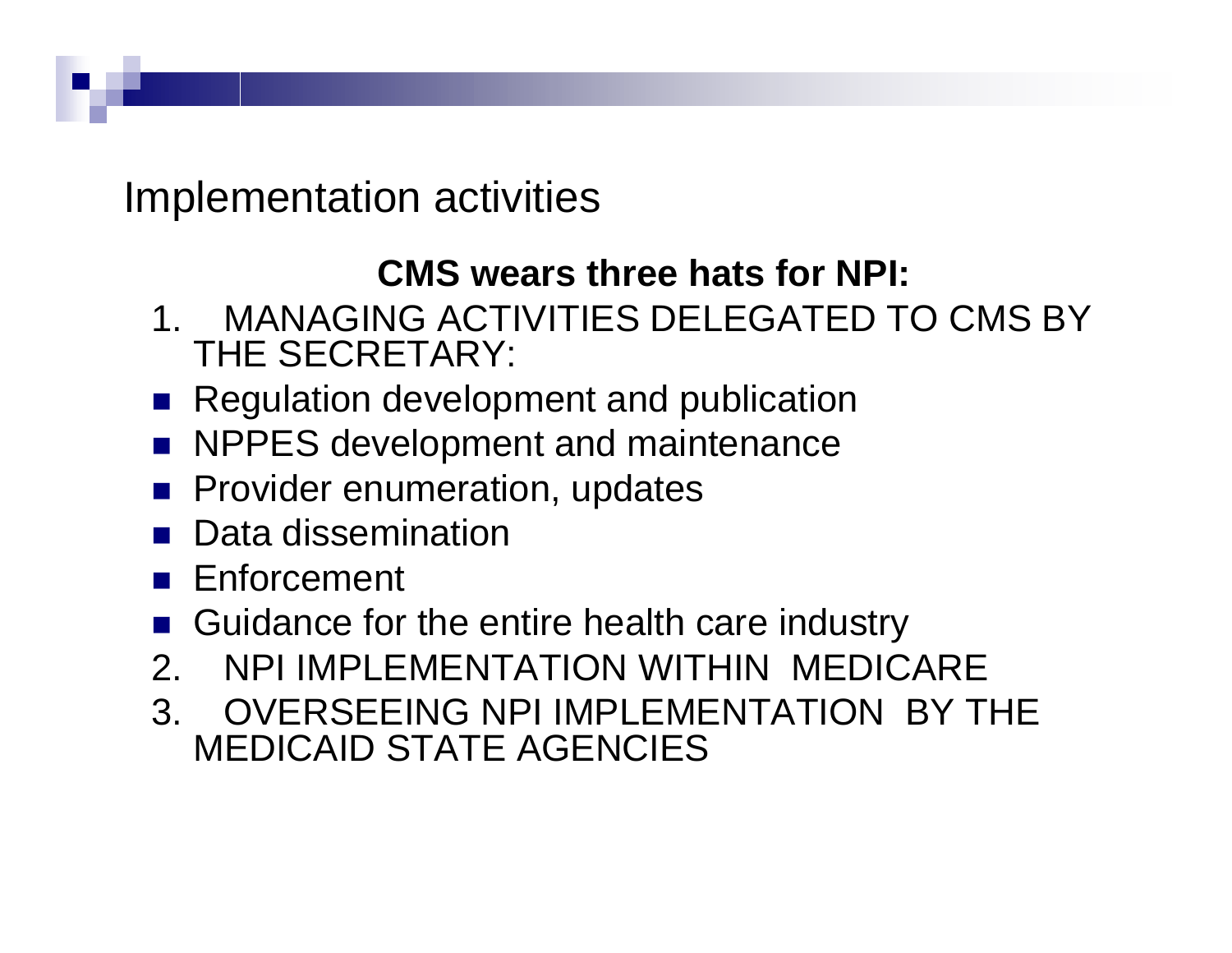Implementation activities

All covered entities:

- Watch for instructions/communications from HHS/CMS, trading partners, professional associations
- **Determine impact of NPI on contracts,** systems, processes, files
- **Develop implementation plans and discuss** them with trading partners, vendors, business associates
- **In Identify/resolve issues early**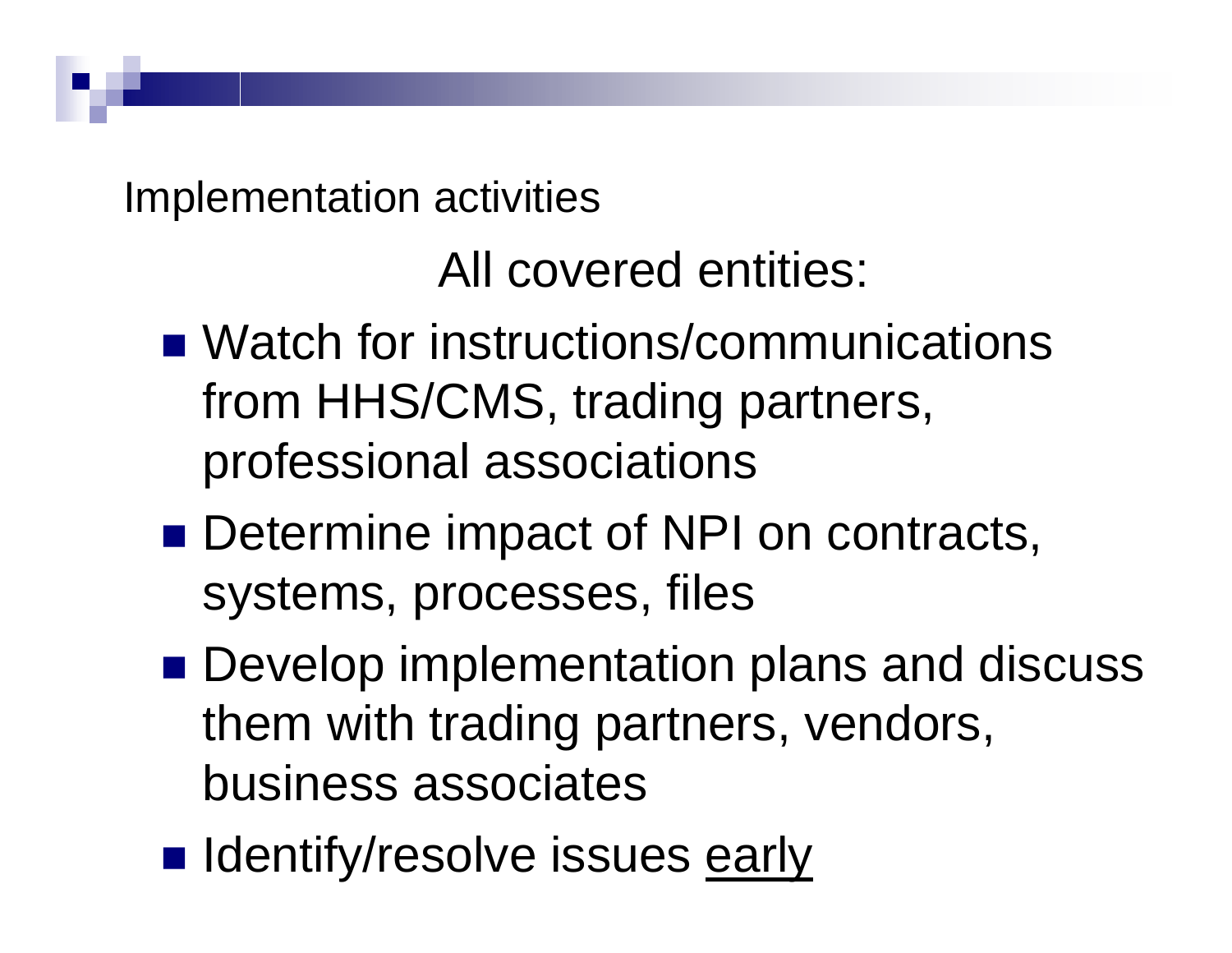Cohesive, uniform industry implementation

WEDI *www.wedi.org/*

 $\Box$ Named in HIPAA as consulting organization □NPI PAG, SNIP NPI listserv, white papers

- **Standards Developers** □NCPDP, X12, HL7, NUCC, NUBC, DeCC
- **Other professional organizations and** associations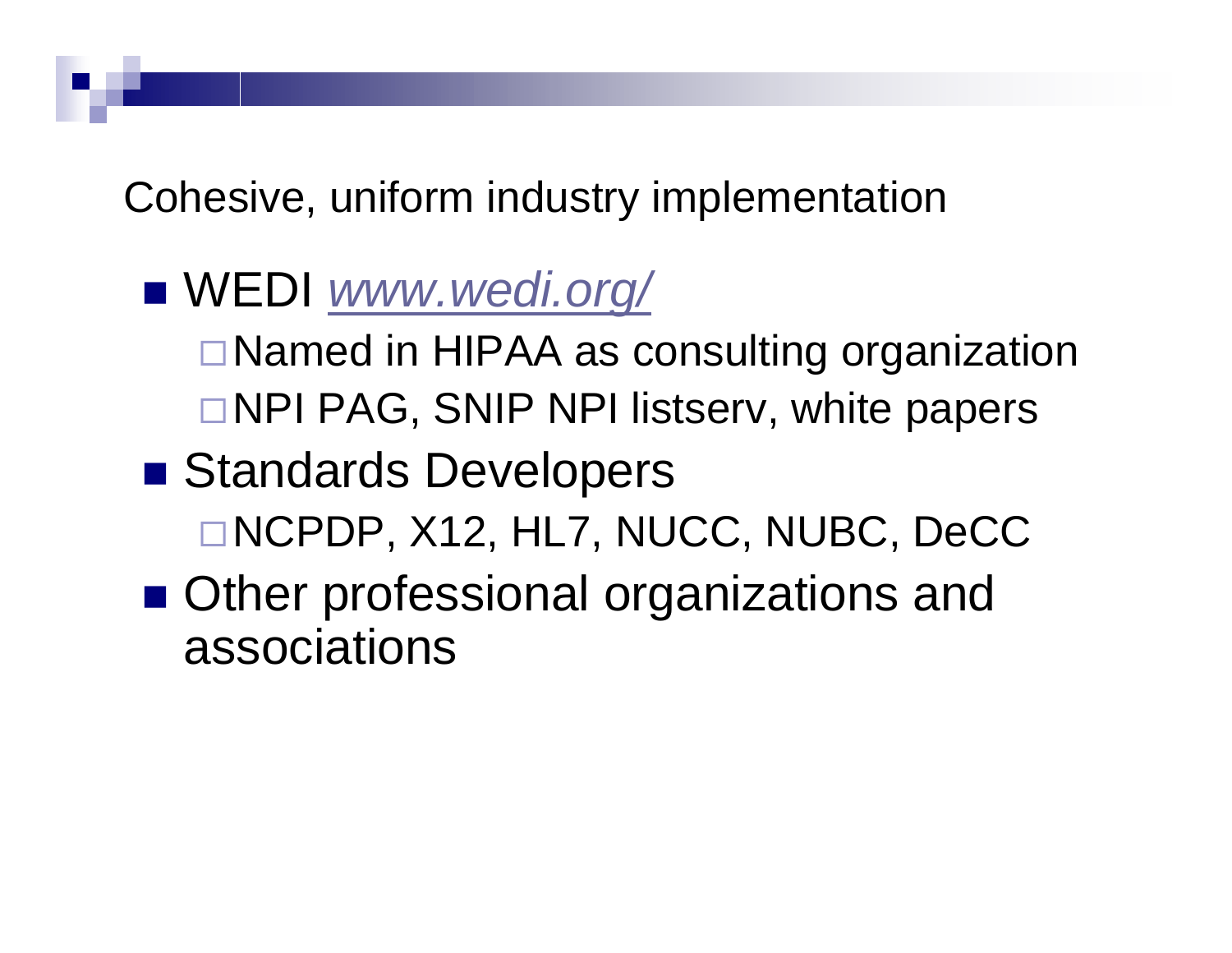## CMS resources

*www.cms.hhs.gov/NationalProvIdentStand/*

- **NPI Final Rule, Overview**
- NPI FAQs
- **NPI Enumeration Statistics**
- How to Apply for NPIs (including EFI)
- **Redicare's NPI Implementation □Medicare Subpart paper, Medicare timeline** □Medlearn Matters Articles